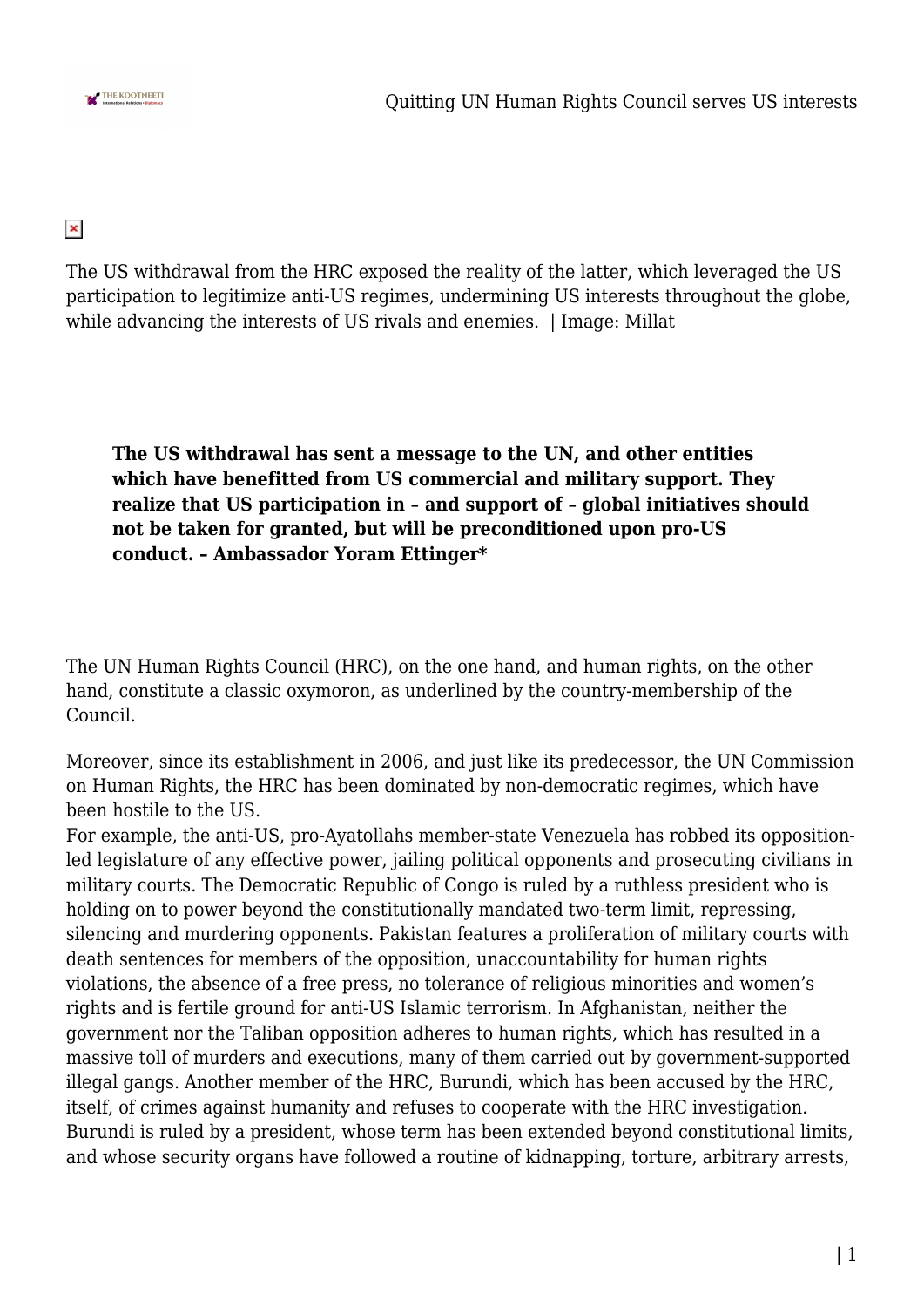

executions and the "disappearance" of citizens. The repressive Cuban regime has sustained arbitrary arrests of opposition leaders, human rights leaders and free press activists. Other member-states of the HRC – despite their non-democratic regimes and questionableto-horrendous track records on human rights – are Rwanda, Senegal, Togo, Ivory Coast, Angola, Iraq, Ethiopia, Ecuador, Tunisia, Qatar, China, etc.  $\pmb{\times}$ 

Image: UNHRC

The US withdrawal from the HRC exposed the reality of the latter, which leveraged the US participation to legitimize anti-US regimes, undermining US interests throughout the globe, while advancing the interests of US rivals and enemies.The US withdrawal has sent a message to the UN, and other entities which have benefitted from US commercial and military support. They realize that US participation in – and support of – global initiatives should not be taken for granted, but will be preconditioned upon pro-US conduct.

Such a policy is consistent with the US departure from the non-ratified 2015 Joint Comprehensive Plan of Action (Nuclear Agreement), which rewarded the anti-US Ayatollahs with immediate, tangible, sweeping benefits in return for verbal, intangible gestures, while the Ayatollahs' machete is at the throat of Saudi Arabia and all other pro-US Arab regimes, entrenching their foothold in Iraq, Syria, Lebanon and Yemen. The US departure from the 2015 Nuclear Agreement and the HRC bolsters confidence among US allies and deters rogue regimes, thus reducing the scope of global instability and violence.

US policy toward the HRC – which has been an authentic reflection of the UN at large – sends a message to the UN, raising somber doubts about the future of US financial support for that organization, unless the UN deviates from its modus operandi, which has provided tailwinds to anti-US rogue regimes and organizations, while benefitting from the hospitality and financial generosity of the US. Thus, the UN may forfeit part, or all, US foreign aid, which amounts to 20% of its annual budget, including 25% of UNRWA's budget, which has funded visceral hate-education and glorification of terrorists.

In 2008, the HRC reflected the deeply-rooted worldview of its key members, by appointing Richard Falk – known for his systematic contempt for US policy – to a 6-year term as a Special Rapporteur. The appointment was approved by a consensus of the 47 members of the HRC. In 2008, Falk accused the US government of a cover-up concerning 9/11, including the supposed implication of neoconservatives in the attack. In 2013, in the aftermath of the Boston Marathon terrorism, [Falk wrote](https://www.foreignpolicyjournal.com/2013/04/21/a-commentary-on-the-marathon-murders/) in the Foreign Policy Journal: "Those to whom evil is done, do evil in return…. How many canaries will have to die before we awaken from our geopolitical fantasy of global domination?"